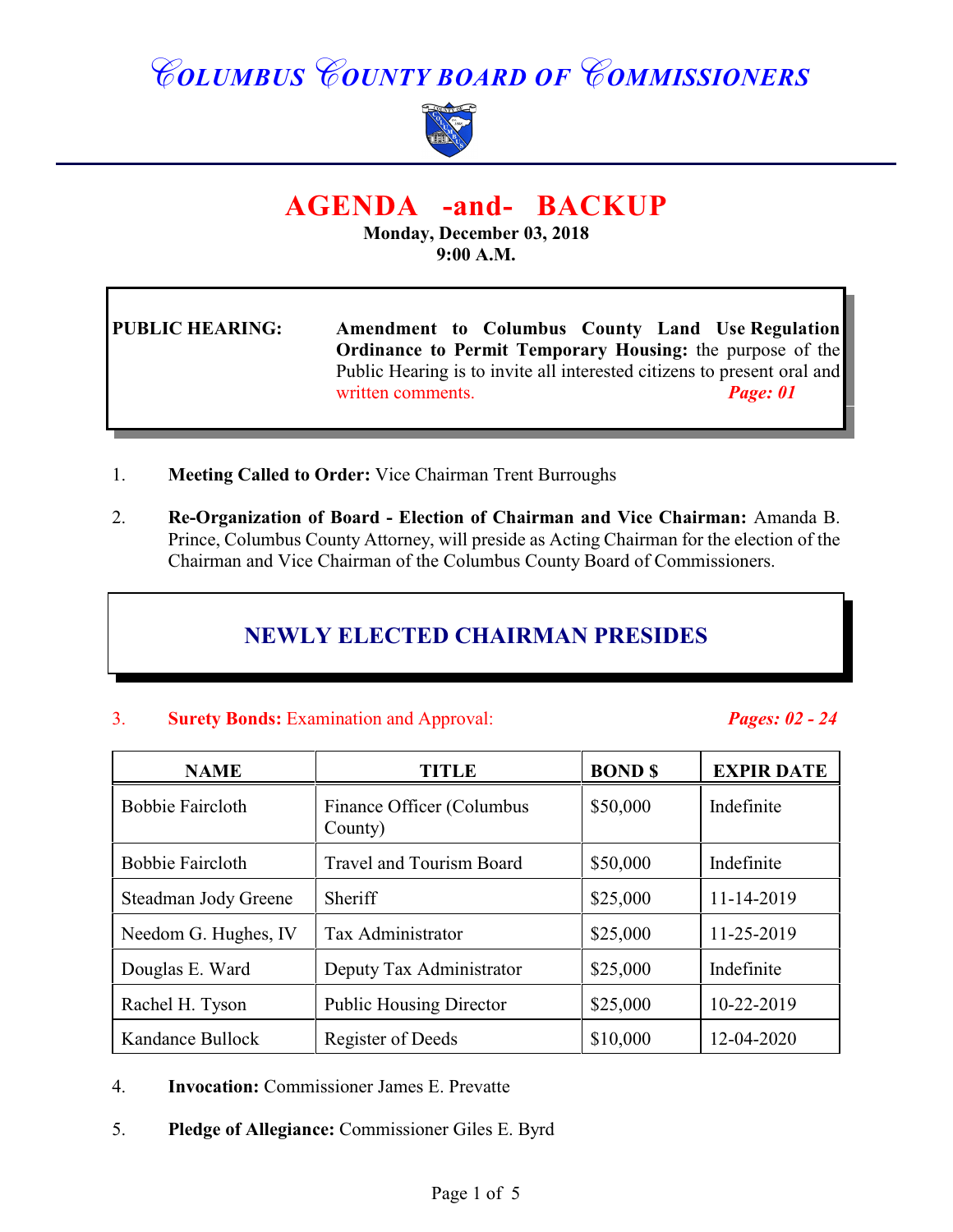- 6. **Board Minutes Approval:** November 19, 2018 Regular Session Board Meeting Minutes.
- 7. **Public Input**
- 8. **Schools - Merger Results:** Dr. June Atkinson, Emerald Education, Incorporated, will deliver the results of the study regarding consolidation of the two (2) Columbus County School Systems. *Page: 25* **(Dr. June Atkinson will be present to deliver the results and answer any questions the Commissioners may have.)**
- 9. **SBA Disaster Assistance Updated Information:** Ly Eldridge, Public Affairs Specialist, Office of Disaster Assistance - FOCE, will deliver updated information and answer any questions about the SBA disaster assistance loan program. *Pages: 26 - 30* **(Ly Eldridge will be present to deliver information and answer any questions the Commissioners may have.)**
- 10. **Social Services Monthly Administrative Update:** Algernon McKenzie, Social Services Director, will deliver a monthly administrative update to the Board. *Pages; 31 - 35* **(Algernon McKenzie will be present to deliver update and answer any questions the Commissioners may have.)**
- 11. **Social Services Modification Agreement for Memorandum of Understanding:** Algernon McKenzie, Social Services Director, is requesting Board approval of the Modification Agreement for the Memorandum of Understanding previously signed in June 2018. *Page: 36* **(Algernon McKenzie will be present to explain and answer any questions the Commissioners may have.)**
- 12. **Economic Development International Logistics Park Wastewater Infrastructure Grant:** Gary Lanier, Economic Development Director, is requesting; Board approval of the Engineering Services Agreement. *Pages: 37 - 41* **(Gary Lanier will be present to explain and answer any questions the Commissioners may have.)**
- 13. **Economic Development Columbus County E.P.A. Brownfields Grant:** Gary Lanier, Economic Development Director, is requesting Board approval of Terracon as the service provider for the EPA Brownfields Grant. *Pages: 42 - 52* **(Gary Lanier will be present to explain and answer any questions the Commissioners may have.)**
- 14. **Economic Development Expenditures of Funds for Engineering Design Work by Green Engineering:** Gary Lanier, Economic Development Director, is requesting Board approval of Economic Development funds for engineering design work by Green Engineering for a water line extension down Midway and Georgia-Pacific Roads.

*Pages: 53 - 54*

**(Gary Lanier will be present to explain and answer any questions the Commissioners may have.)**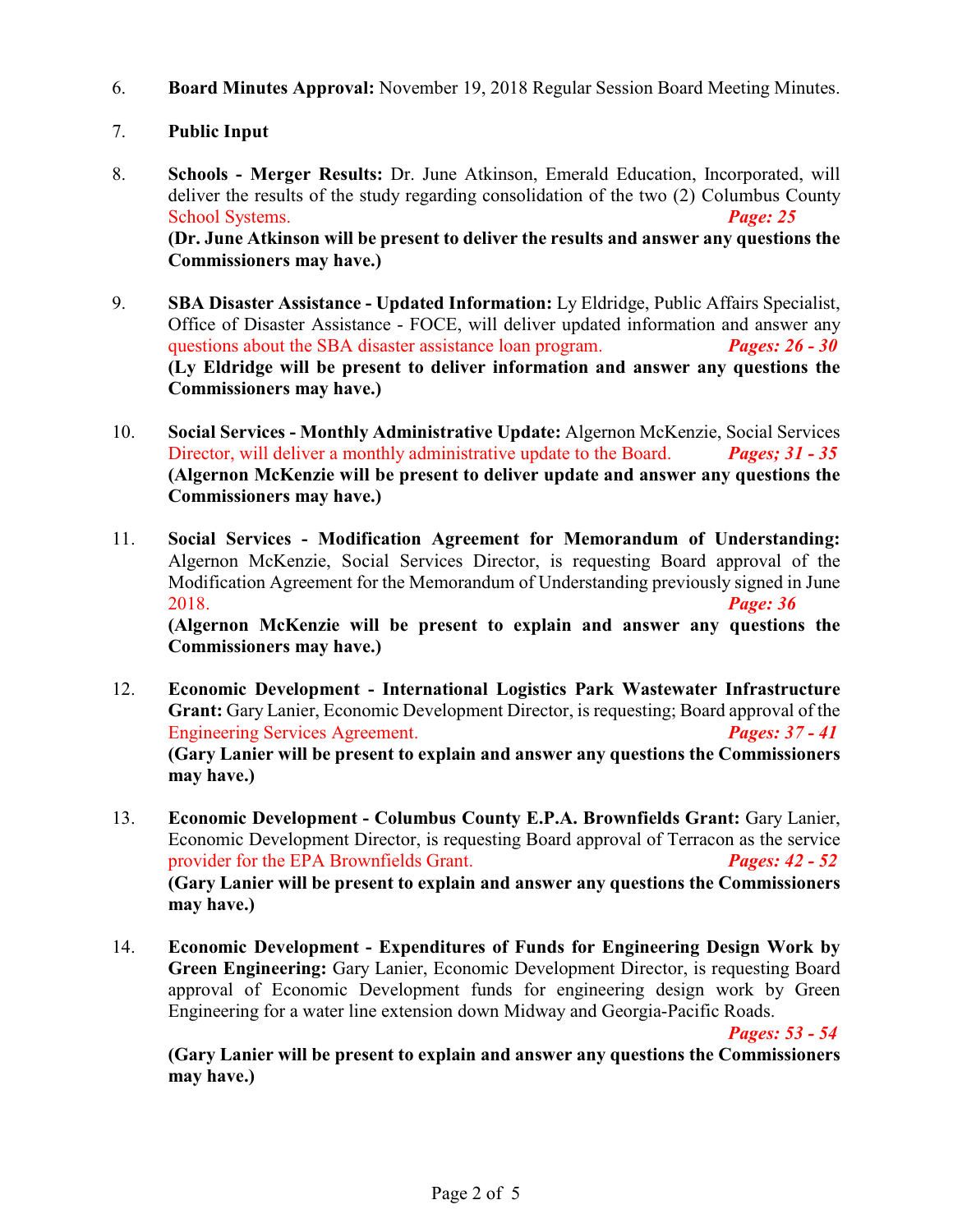- 15. **Planning Proposed Amendment Number 4 to Columbus County Land Use Regulation Ordinance:** Samantha Alsup, County Planner, is requesting Board approval of the proposed Amendment #4 for Temporary Relocation Housing. *Pages: 55 - 61* **(Samantha Alsup will be present to explain and answer any questions the Commissioners may have.)**
- 16. **Finance Resolution and Agreement for Deposit Accounts with BB&T and First Bank:** Bobbie Faircloth, Finance Officer, is requesting Board approval and adoption of the Resolution and Agreement for Deposit Accounts with BB&T and First Bank.*Pages: 62 - 68* **(Bobbie Faircloth will be present to explain and answer any questions the Commissioners may have.)**
- 17. **Notice and Resolution Cancellation of December 17, 2018 Board Meeting, Unless Needed:** Michael H. Stephens, County Manager, is requesting Board approval and adoption of this Notice and Resolution. *Pages: 69 - 70* **(Michael H. Stephens will be present to explain and answer any questions the Commissioners may have.)**
- 18. **Resolution Approval and Adoption of Signatory Resolution by the Columbus County Board of Commissioners:** June B. Hall, Clerk to the Board, is requesting Board approval and adoption of this Resolution. *Pages: 71 - 72* **(June B. Hall will be present to explain and answer any questions the Commissioners may have.)**
- 19. **Governing Body Voting Delegate for the 2019 NCACC Legislative Goals Conference:** Michael Stephens, County Manager, is requesting the Board to designate a voting delegate for the 2019 NCACC Legislative Goals Conference. (This item was tabled at the November 05, 2018 meeting.)<br> **Pages:** 73 - 74 05, 2018 meeting.) **(Michael Stephens will be present to explain and answer any questions the Commissioners may have.)**
- 20. **Tax Revaluation Contract:** Needom G. Hughes, IV, Tax Administrator, is requesting Board approval of the Contract Agreement of Appraisal Services from Inland Associates, Incorporated. *Pages: 75 - 82* **(Needom Hughes will be present to explain and answer any questions the Commissioners may have.)**
- 21. **Administration Hurricane Matthew DRA-17 Program:** Michael Stephens, County Manager, is requesting Board approval of rehabilitation contractor for Unit 17-24.

*Pages: 83 - 85*

**(Michael Stephens will be present to explain and answer any questions the Commissioners may have.)**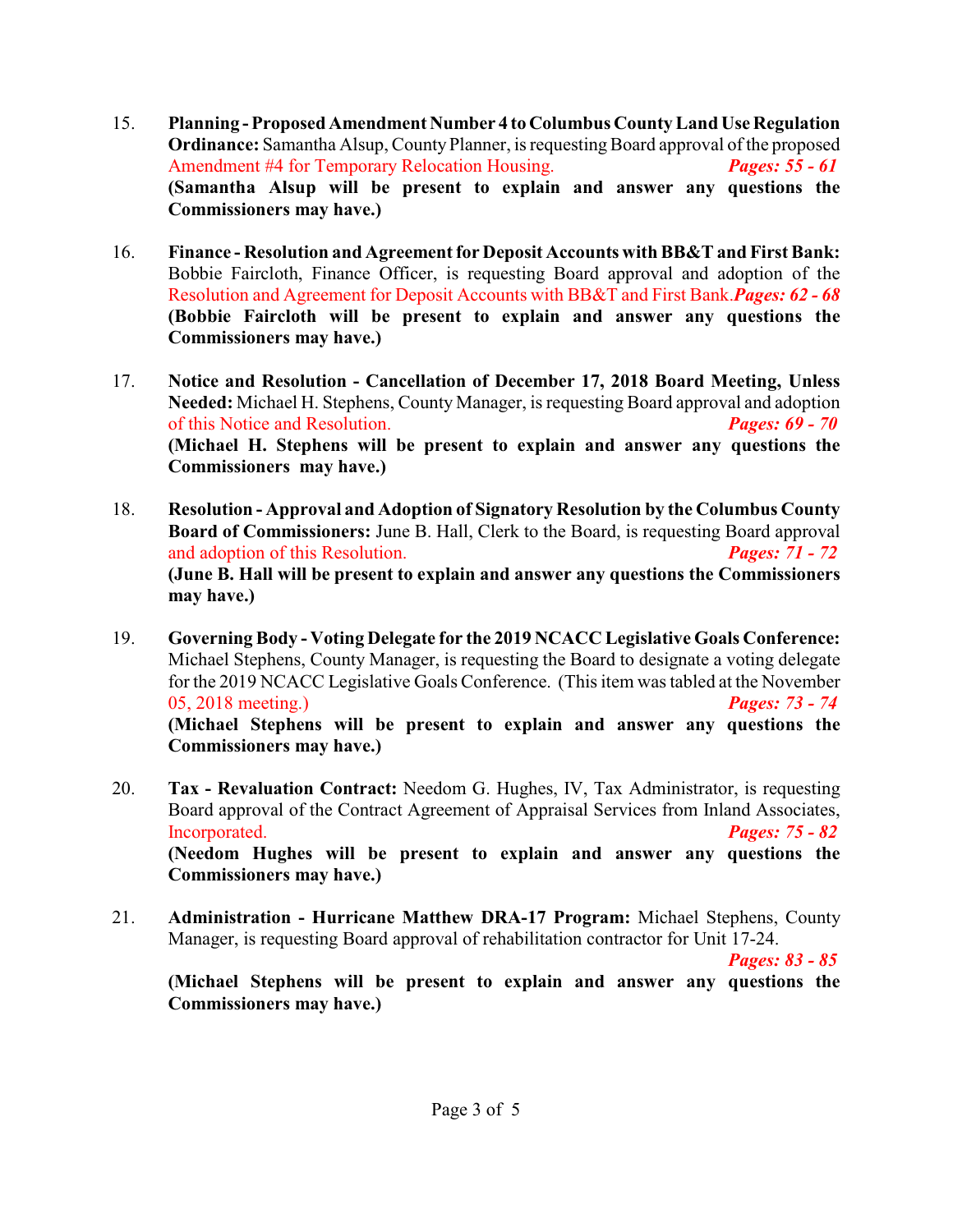22. **Appointments - Committee/Boards:** June B. Hall, Clerk to the Board, is requesting the following appointments/re-appointments/replacements be made to the following boards/committees.<br> $Pages: 86 - 87$ boards/committees.

**(June B. Hall will be present to explain and answer any questions the Commissioners may have.)**

| <b>COMMITTEE</b>                                       | ZONE/<br>EB                                                | PERSON(S)                                                                      | <b>EXPIR.</b><br><b>DATE</b>                         |
|--------------------------------------------------------|------------------------------------------------------------|--------------------------------------------------------------------------------|------------------------------------------------------|
| Cape Fear RPO RTAC                                     | EB<br>EB                                                   | P. Edwin Russ<br>Giles E. Byrd                                                 | 2017-2018<br>2017-2018                               |
| <b>Emergency Communications Oversight</b><br>Committee | I<br>VI<br><b>VII</b>                                      | Thurman Roseboro<br>Deuce Niven<br>Edwin Ezzell                                | 12/2018<br>12/2018<br>12/2018                        |
| Health (Board of)                                      | EB<br>III<br>$\mathbf{V}$                                  | Nicole Martin, D.V.M. (At<br>Large)<br>George Floyd<br>Christy T. Perdue, M.D. | 12-31-2018<br>12-31-2018<br>12-31-2018               |
| Columbus Regional Healthcare System                    | EB                                                         | Giles E. Byrd<br><b>Trent Burroughs</b>                                        | 12-2018<br>12-2018                                   |
| <b>EMS Peer Review Committee</b>                       | EB                                                         | James E. Prevatte<br>P. Edwin Russ                                             | 12-04-2018<br>12-04-2018                             |
| Fire Peer Review Committee                             | EB                                                         | Charles T. McDowell<br><b>Ricky Bullard</b>                                    | 12-04-2018<br>12-04-2018                             |
| Nursing Home Community Advisory Committee              | EB                                                         | Naomi Ward<br>-5 Vacancies-                                                    | 11-05-2018                                           |
| Planning Board                                         | $\mathbf I$<br>$\mathbf{I}$<br>$\mathop{\rm III}\nolimits$ | Franklin Thurman (HOLD)<br>Linda Jablonowski<br>Marshall Nichols (HOLD)        | 09-30-2018<br>09-30-2018<br>09-30-2018               |
| Southeastern Economic Development<br>Commission        | VI                                                         | <b>Ricky Bullard</b>                                                           | 12/20/2018                                           |
| Columbus County Board of Adjustments                   | V<br><b>VII</b>                                            | Ronald Ward (Do not re-<br>appoint)<br>Kathryn A. Faulk                        | $\overline{\mathcal{L}}$<br>$\overline{\mathcal{L}}$ |
| <b>Tourism Development Authority</b>                   | I<br>$\rm III$                                             | Amber Bellamy<br>Chandler Worley                                               | 12/2018<br>12/2018                                   |
| Whiteville (City of) Zoning Board of Adjustment        | EB                                                         | -Vacancy-ETJ                                                                   | -----                                                |

#### **RECESS REGULAR SESSION and enter into COMBINATION MEETING of COLUMBUS COUNTY WATER and SEWER DISTRICTS I, II, III, IV and V BOARD MEETING**